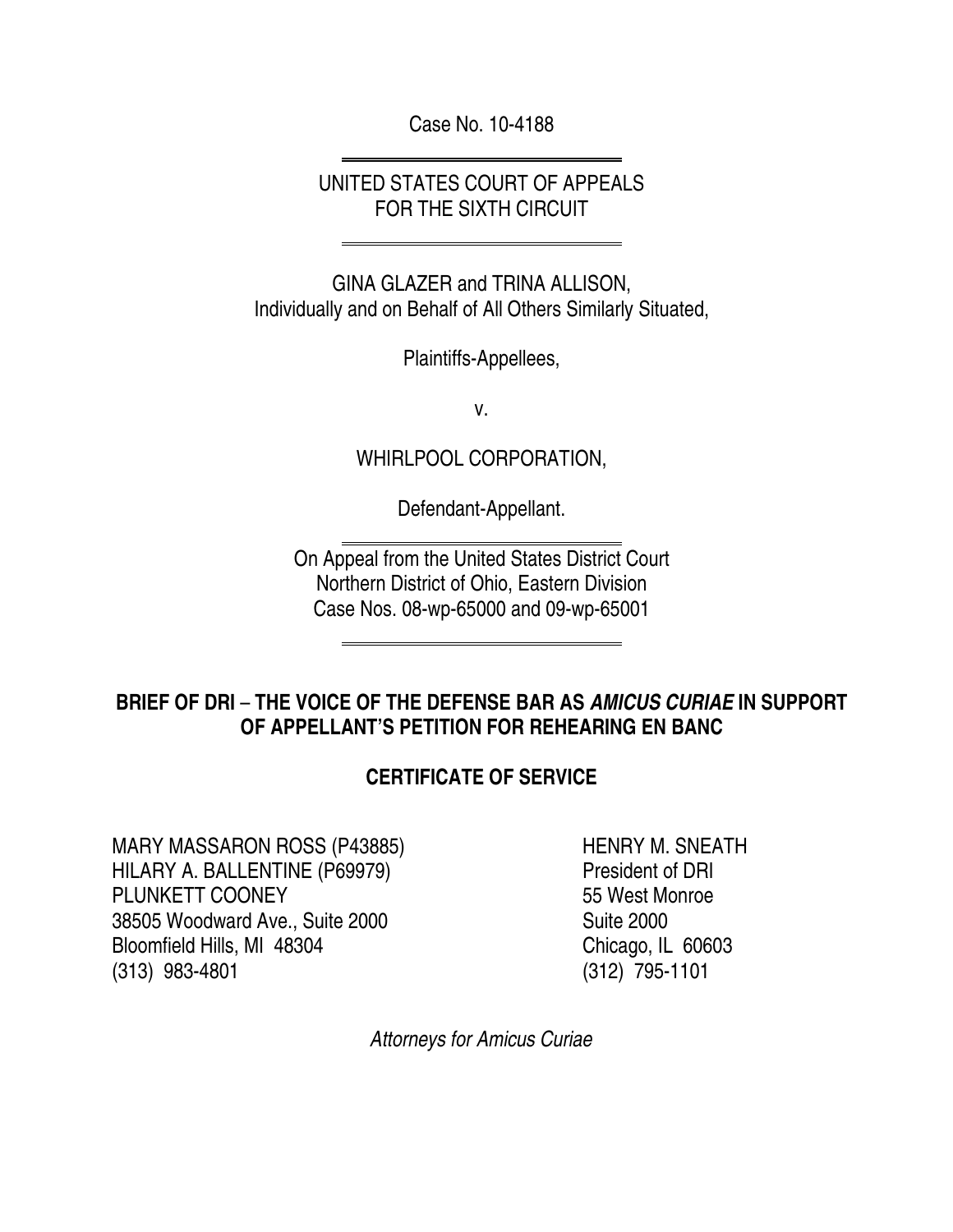Case No. 10-4188

l

 $\overline{a}$ 

l

## UNITED STATES COURT OF APPEALS FOR THE SIXTH CIRCUIT

GINA GLAZER and TRINA ALLISON, Individually and on Behalf of All Others Similarly Situated,

Plaintiffs-Appellees,

v.

WHIRLPOOL CORPORATION,

Defendant-Appellant.

 $\overline{a}$ On Appeal from the United States District Court Northern District of Ohio, Eastern Division Case Nos. 08-wp-65000 and 09-wp-65001

## **CORPORATE DISCLOSURE**

Pursuant to Sixth Circuit Rule 26.1, DRI - The Voice of the Defense Bar makes the

following disclosure:

- 1. Is said party a subsidiary or affiliate of a publicly owned corporation? No.
- 2. Is there a publicly owned corporation, not a party to the appeal,

that has a financial interest in the outcome? No.

/s/Mary Massaron Ross DATED: May 18, 2012 Mary Massaron Ross (P43885)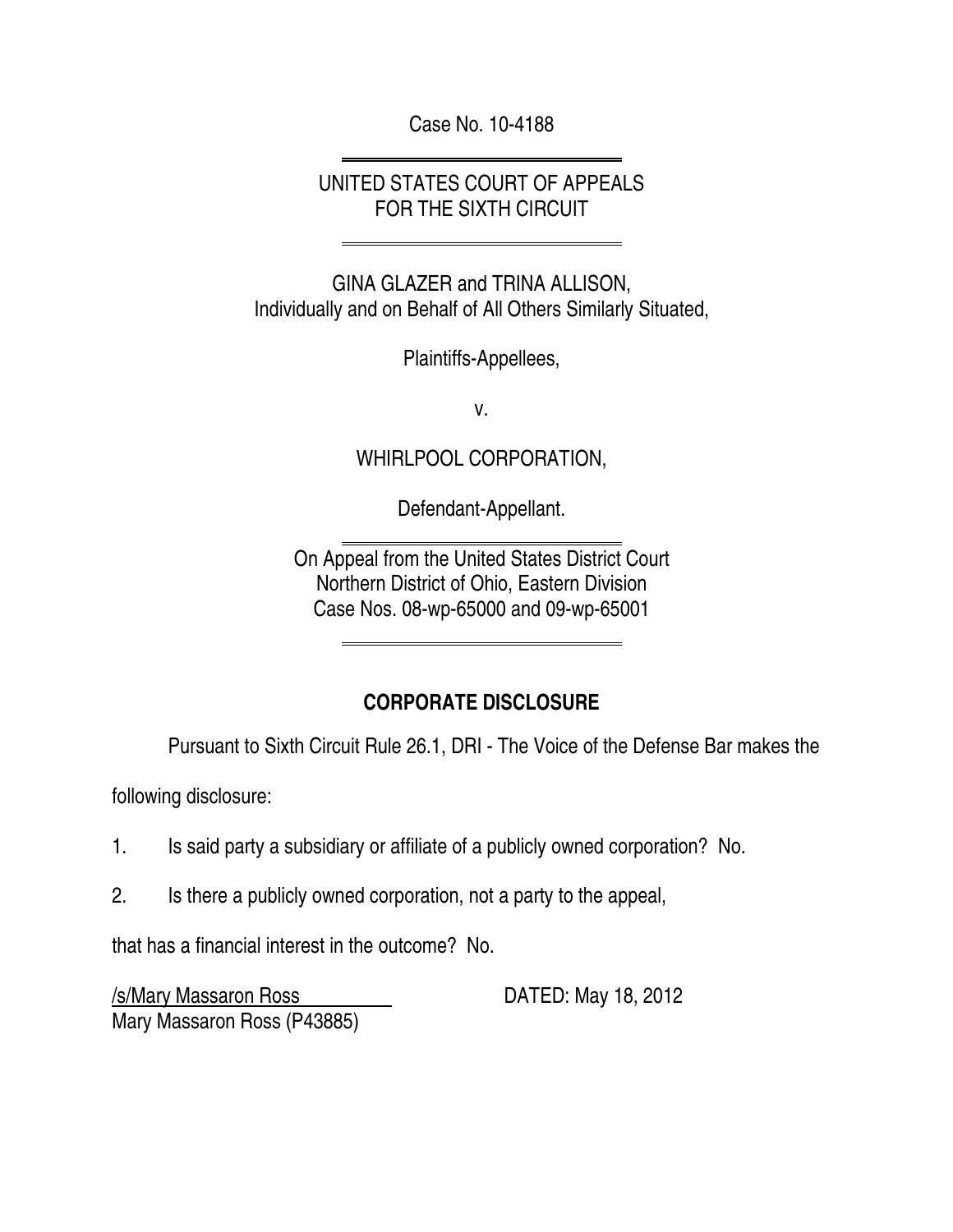## **TABLE OF CONTENTS**

# **Page**

|      |                                                                                                                                                                                                                 | 2 |  |
|------|-----------------------------------------------------------------------------------------------------------------------------------------------------------------------------------------------------------------|---|--|
|      |                                                                                                                                                                                                                 | 2 |  |
| I.   | This Court should ensure that the Panel's decision safeguards - not<br>destroys - the requirement that class plaintiffs prove the essential<br>elements of their claim as defined by controlling state tort law | 0 |  |
| 11.  | The consistency and predictability that is so vital to our civil justice<br>system is lost when a federal court relies on out-of-state and out-of-                                                              |   |  |
| III. | Left to stand, the Panel's decision will encourage needless litigation<br>and dramatically increase class-action exposure to business and<br>individuals.                                                       | 6 |  |
|      |                                                                                                                                                                                                                 |   |  |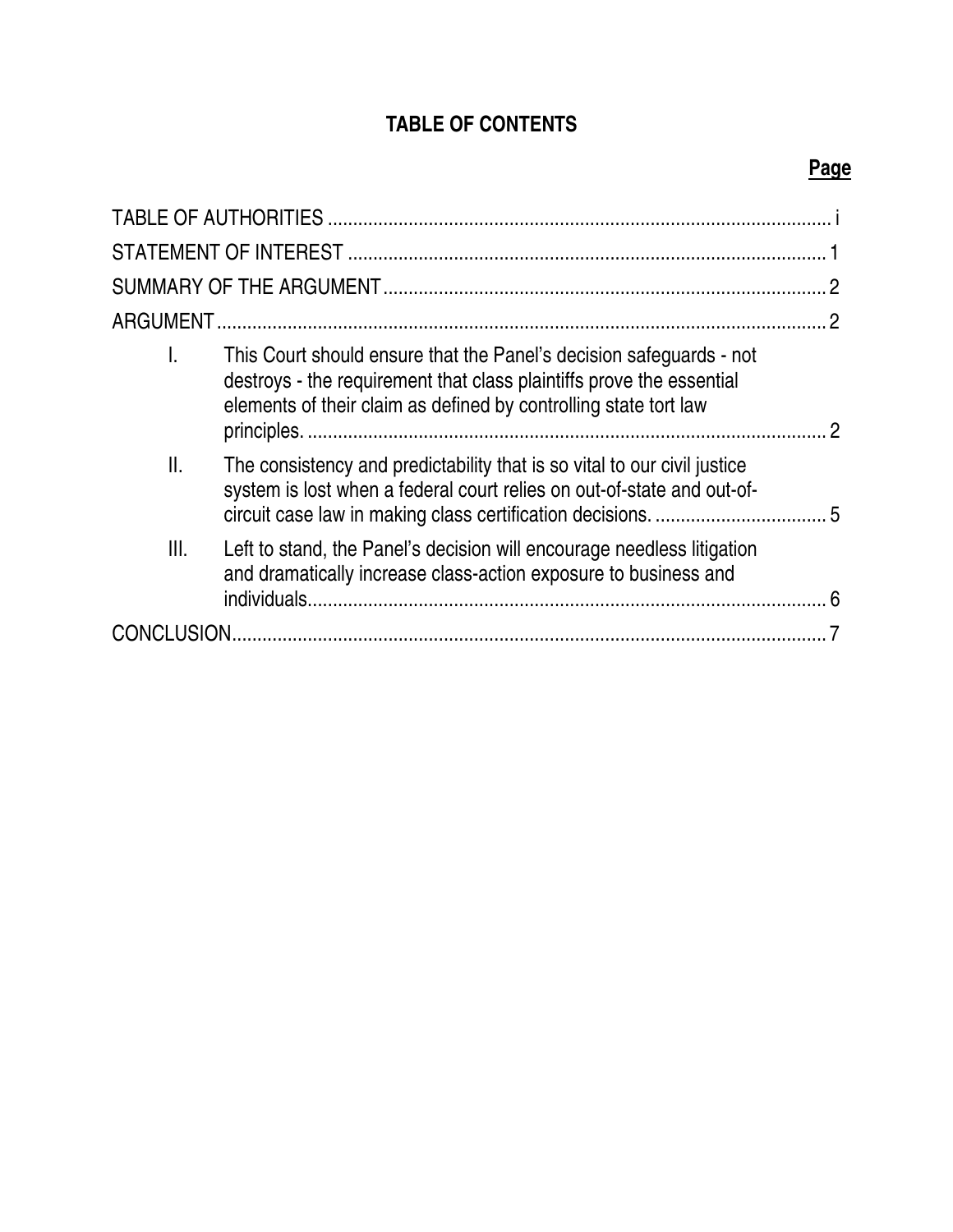# **TABLE OF AUTHORITIES**

<span id="page-3-0"></span>

| Page                                                     |
|----------------------------------------------------------|
| <b>Out-of-State Cases:</b>                               |
| Hoang v. E*Trade Group, Inc.,                            |
| Honda Motor Co. v. Superior Court,                       |
| <b>Federal Cases:</b>                                    |
| Barber v. Meister,                                       |
| Camps Newfound/Owatonna, Inc. v Town of Harrison, Maine, |
| Delahunt v Cytodyne Technologies, et. al.,               |
| Faralli v. Hair Today, Gone Tomorrow,                    |
| Hoffer v Cooper Wiring Devices, Inc.,                    |
| In re Constar Int'l Inc. Sec. Litig.,                    |
| Mitchell v. Proctor & Gamble,                            |
| Strong v. U-Hall Co. of Mass.,                           |
| Temple v. Wean United, Inc.,                             |
| Thorogood v. Sears, Roebuck & Co.,                       |
| Wal-Mart Stores, Inc. v. Dukes,                          |
| Wolin v. Jaguar Land Rover North America,                |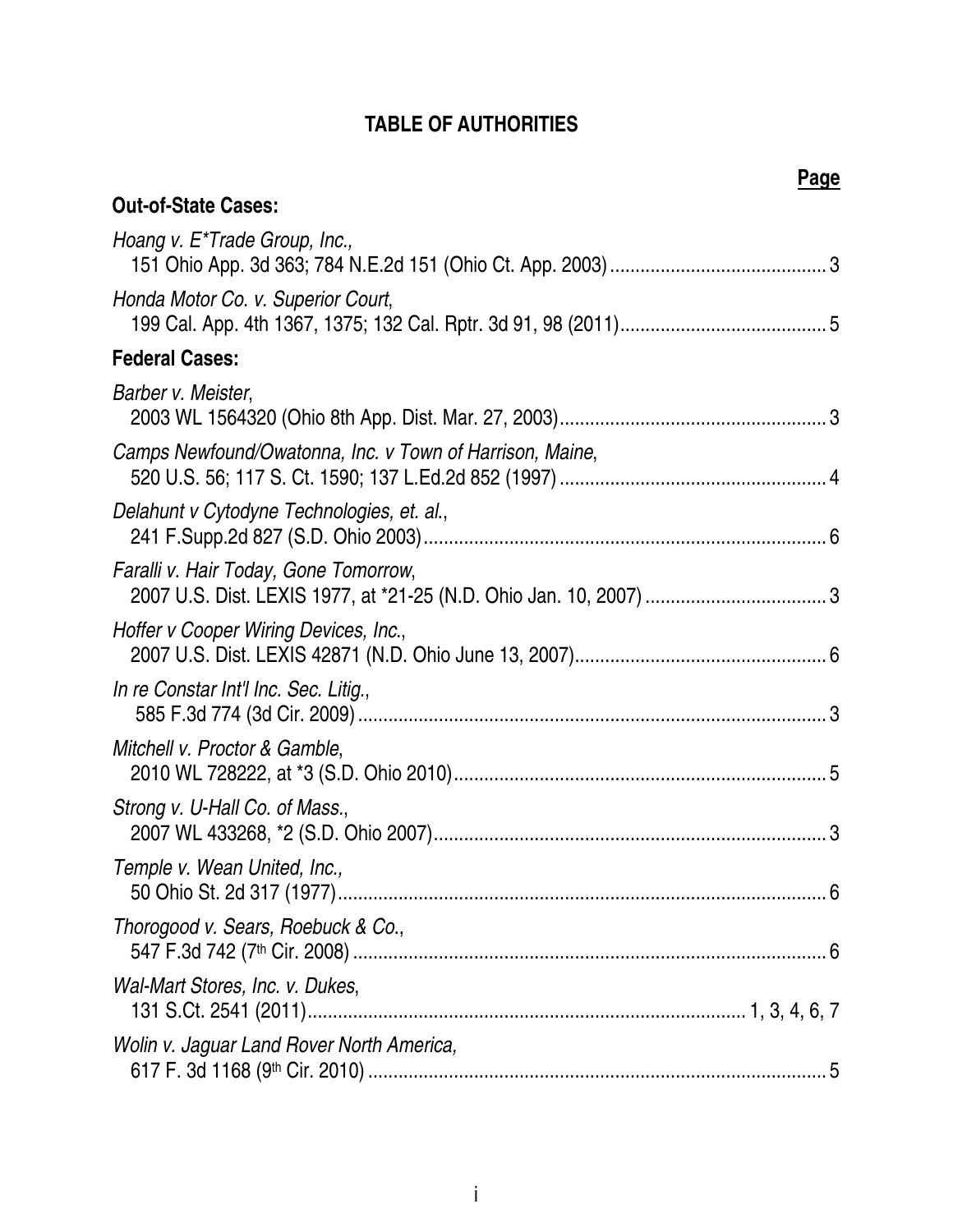| Younger v. Harris,                                                                                                                                                  |  |
|---------------------------------------------------------------------------------------------------------------------------------------------------------------------|--|
|                                                                                                                                                                     |  |
| <b>Court Rules:</b>                                                                                                                                                 |  |
|                                                                                                                                                                     |  |
|                                                                                                                                                                     |  |
|                                                                                                                                                                     |  |
| Statute(s):                                                                                                                                                         |  |
|                                                                                                                                                                     |  |
|                                                                                                                                                                     |  |
|                                                                                                                                                                     |  |
|                                                                                                                                                                     |  |
| <b>Miscellaneous:</b>                                                                                                                                               |  |
| Natasha Dasani, 75 Fordham L. Rev. 165, 167, Class Actions and the Interpretation of<br>Monetary Damages Under Federal Rule of Civil Procedure 23 (October 2006)  2 |  |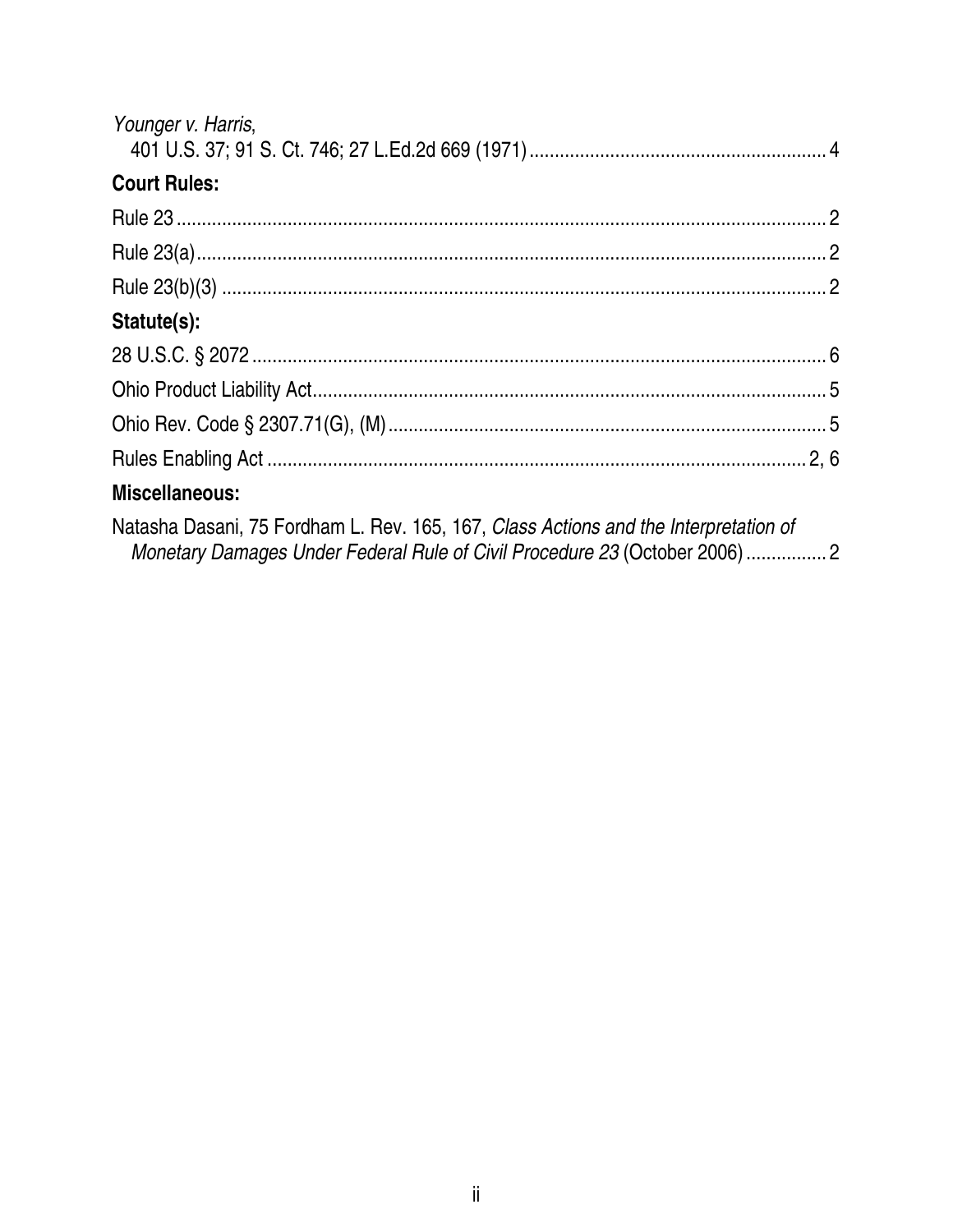#### **STATEMENT OF INTEREST**

<span id="page-5-0"></span> DRI is an international organization comprised of approximately 22,500 attorneys defending businesses and individuals in civil litigation. DRI is committed to enhancing the skills, effectiveness, and professionalism of defense attorneys around the globe. Therefore, DRI seeks to address issues germane to defense attorneys and to improve the civil justice system in America. DRI has long been a voice in the ongoing effort to make the civil justice system more fair, efficient, and – where national issues are involved – consistent. To promote these objectives, DRI participates as amicus curiae in cases that raise issues of importance to its membership and to the judicial system, and where the experience of its members may assist the Court in the decision-making process. This is such a case.

 DRI members are regularly called upon to defend their clients in lawsuits brought as putative class actions, including cases where most or all of the putative class members have suffered no injury. DRI has a strong interest in assuring that courts follow the Supreme Court directive to conduct a "rigorous analysis" before certifying a class, which requires analyzing plaintiffs' claims under state law and determining if they require individualized proof such that class certification is not appropriate. Anything less will undermine defendants' right to defend against the claims of absent class members, which was one of the reasons that the Supreme Court recently reversed class certification in Wal-Mart v.Dukes. In addition, applying nonforum law to support certification in a way that grants rights where none exists undermines notions of federalism and the predictability that strengthens the rule of law. This, in turn, will increase defendants' exposure to "no injury" class actions regardless of forum law.

1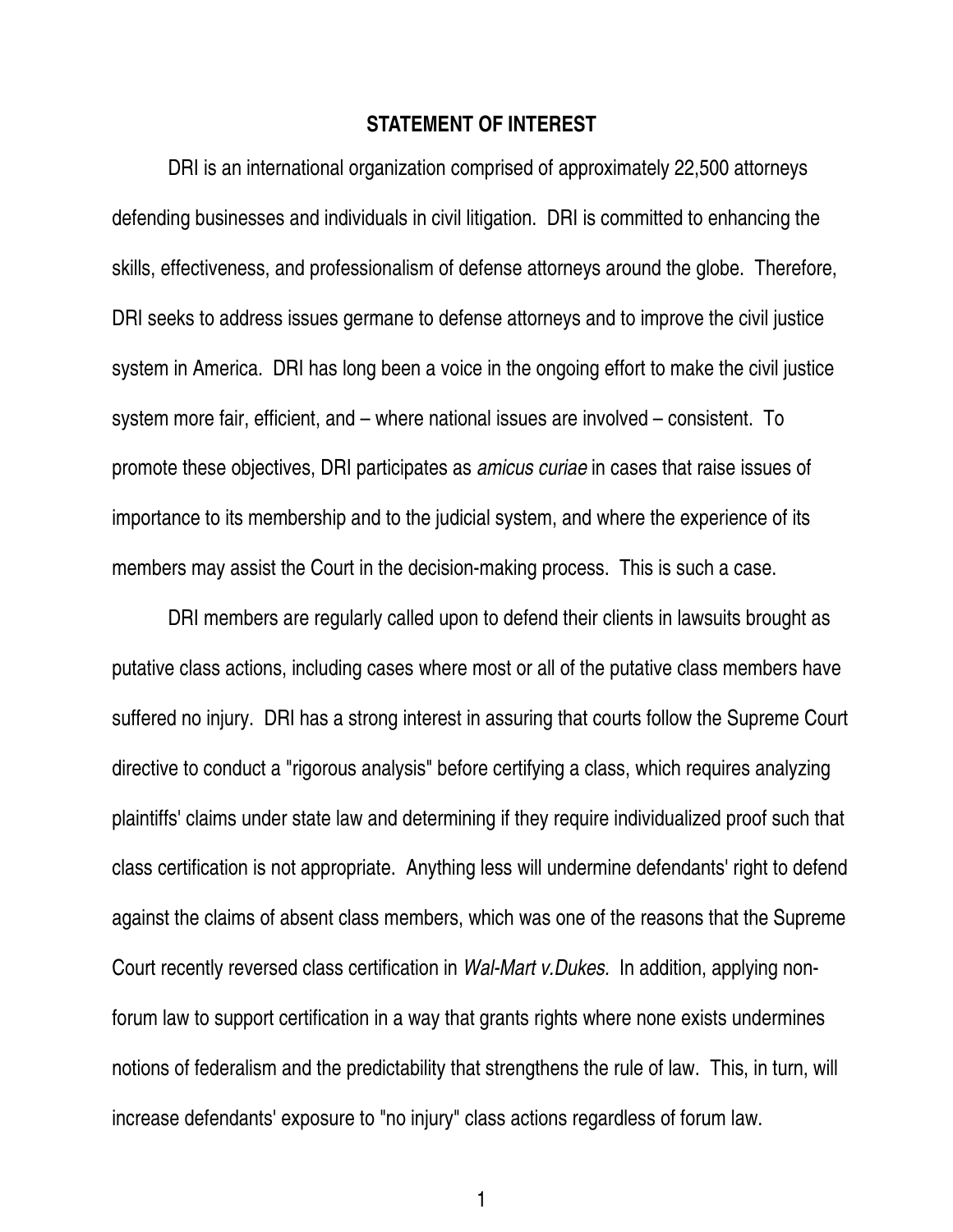#### **SUMMARY OF THE ARGUMENT**

<span id="page-6-0"></span> A useful litigation tool when class members are "united in interest," the class action mechanism results in needless and costly litigation when it grants uninjured persons a day in federal court to which they would not otherwise be entitled. Natasha Dasani, 75 Fordham L. Rev. 165, 167, Class Actions and the Interpretation of Monetary Damages Under Federal Rule of Civil Procedure 23 (October 2006). Supreme Court and Sixth Circuit decisions have made it clear that Rule 23(a) and (b)(3) afford the parties important procedural protections that, if not enforced, will jeopardize their due process rights. The Panel ignored this by affirming a class without regard to the elements of proof required by forum law, thus relieving Plaintiffs of their burden to prove defect, proximate cause, and injury, and depriving Appellant of its right to defend the claims of absent class members by presenting defenses such as product misuse. In doing so, the Panel relied on out-of-state law to create a right of recovery where none exists, thus violating the Rules Enabling Act. This precedent-setting error is of exceptional public importance because it undermines the rule of law and increases defendants' class-action exposure by encouraging litigation regardless of whether there is any reasonable basis for liability under forum law.

## **ARGUMENT**

## **I. This Court should ensure that the Panel's decision safeguards - not destroys the requirement that class plaintiffs prove the essential elements of their claim as defined by controlling state tort law principles.**

In order to conduct the "rigorous analysis" required by Rule 23, a court first must identify the elements of the plaintiffs' claims and then determine the proof that will be required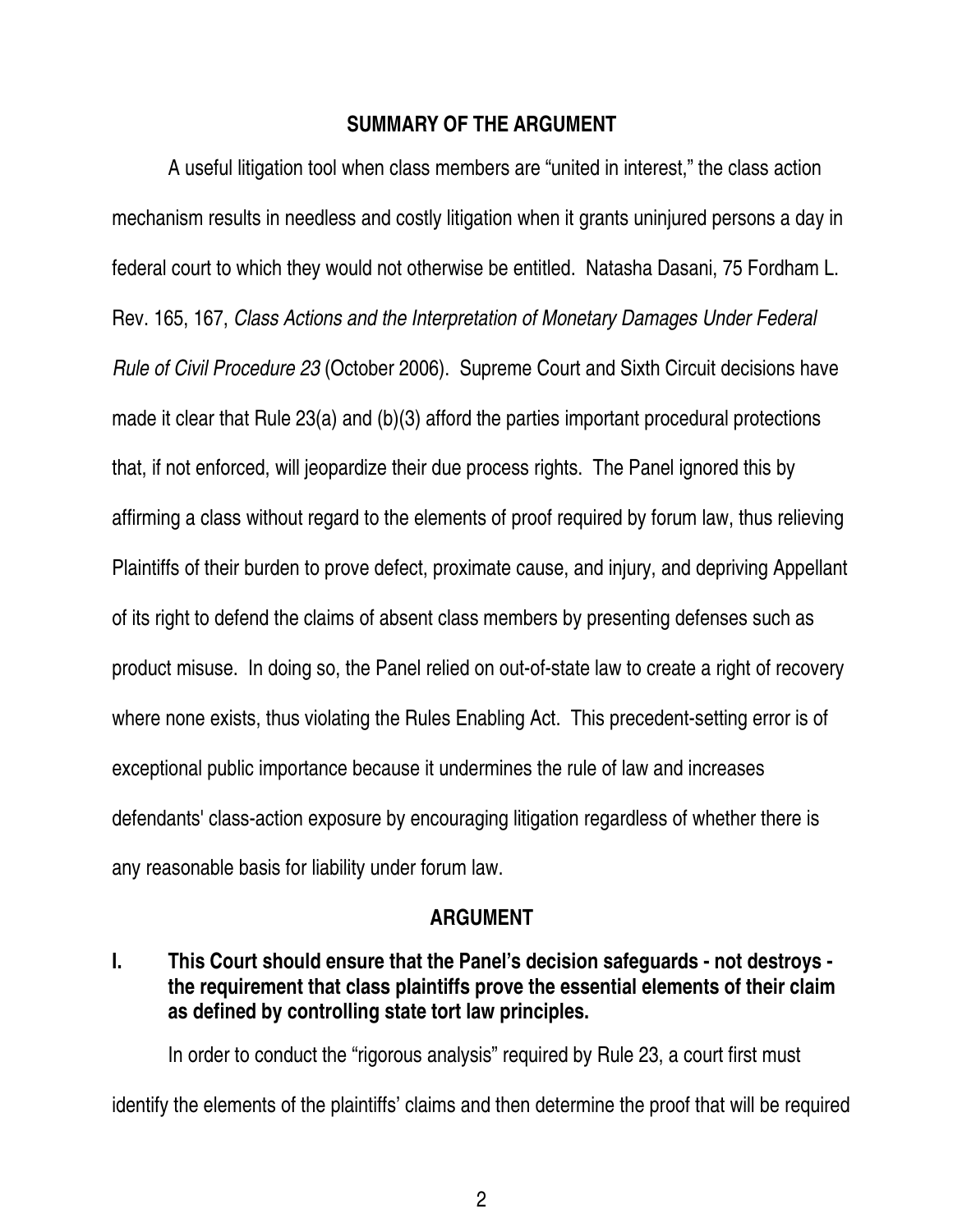to establish those elements. Wal-Mart Stores, Inc. v. Dukes, 131 S.Ct. 2541, 2551-52 (2011) ("'the class determination generally involves considerations that are enmeshed in the factual and legal issues comprising the plaintiff's cause of action.'"). "If proof of the essential elements of the cause of action requires individual treatment, then predominance is defeated and a class should not be certified." In re Constar Int'l Inc. Sec. Litig., 585 F.3d 774, 780 (3d Cir. 2009) (citation and quotation marks omitted). Ohio courts have recognized that when some class members have suffered injury, but others have not, class certification is not appropriate. Hoang v. E\*Trade Group, Inc., 151 Ohio App. 3d 363, 369-370; 784 N.E.2d 151, 155 (Ohio Ct. App. 2003).<sup>1</sup>

The Panel's opinion overlooked the elements of Plaintiffs' Ohio tort claims and by doing so, failed to consider whether the record evidence required individualized proof of defect in each Washer design, as well as individualized proof of proximate cause. Op. at 12. The result was to improperly relieve Plaintiffs of their burden to prove that each Washer design was defective, not just through the presence of biofilm (which exists in all washers), but through evidence that each design causes excessive biofilm accumulation resulting in foul odors and that there was a feasible alternative design to prevent it. See Strong v. U-Hall Co. of Mass., 2007 WL 433268, \*2 (S.D. Ohio 2007). By focusing on the Washer designs' failure to "eliminate" all biofilm – which Plaintiffs admitted no washer can do - to conclude

 $\overline{a}$ 

<sup>1</sup> See also Barber v. Meister, 2003 WL 1564320 (Ohio 8th App. Dist. Mar. 27, 2003) and Faralli v. Hair Today, Gone Tomorrow, 2007 U.S. Dist. LEXIS 1977, at \*21-25 (N.D. Ohio Jan. 10, 2007).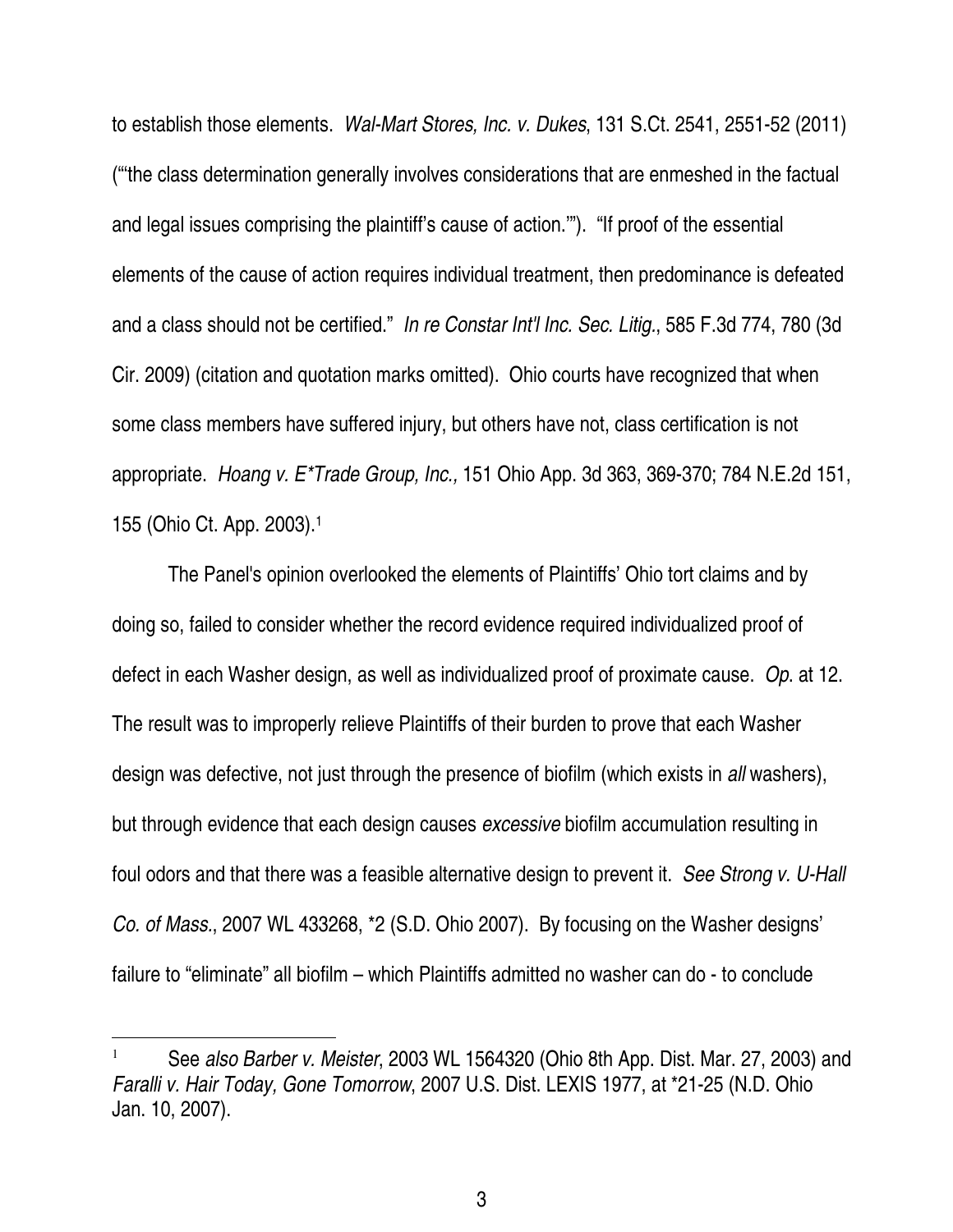there was "commonality of defect," the Panel affirmed class certification not on proof of "defect" as defined by Ohio law, but on idiosyncratic characteristics common to an entire category of products (washers necessarily use water and contain soap and laundry residue).

This failure to analyze Ohio law also undermines Appellant's ability to challenge proximate cause for absent class members, including those with no injury. And it deprives Appellant of an opportunity to defend against the claims of absent class members by presenting evidence of alternative cause, product misuse, and other defenses. This was one of the precise reasons – that the defendant would have been precluded from litigating its statutory defenses to each class member's back-pay claims – that the Dukes Court rejected class certification. Dukes, 131 S.Ct. at 2557.

 Where, as here, a federal rule is interpreted so expansively that it overrides state tort principles that are supposed to govern the claims of the class members, it has a pernicious effect and undermines the delicate balance of "Our Federalism." The concept of "Our Federalism," as it has been called since the unionizing of the states, recognizes the need for "sensitivity to the legitimate interests of both State and National Governments," and encourages a system in which "the National Government, anxious though it may be to vindicate and protect federal rights and federal interests, always endeavors to do so in ways that will not unduly interfere with the legitimate activities of the States." Younger v. Harris, 401 U.S. 37, 44; 91 S. Ct. 746; 27 L.Ed.2d 669 (1971). See also Camps Newfound/Owatonna, Inc. v Town of Harrison, Maine, 520 U.S. 56, 611; 117 S. Ct. 1590; 137

4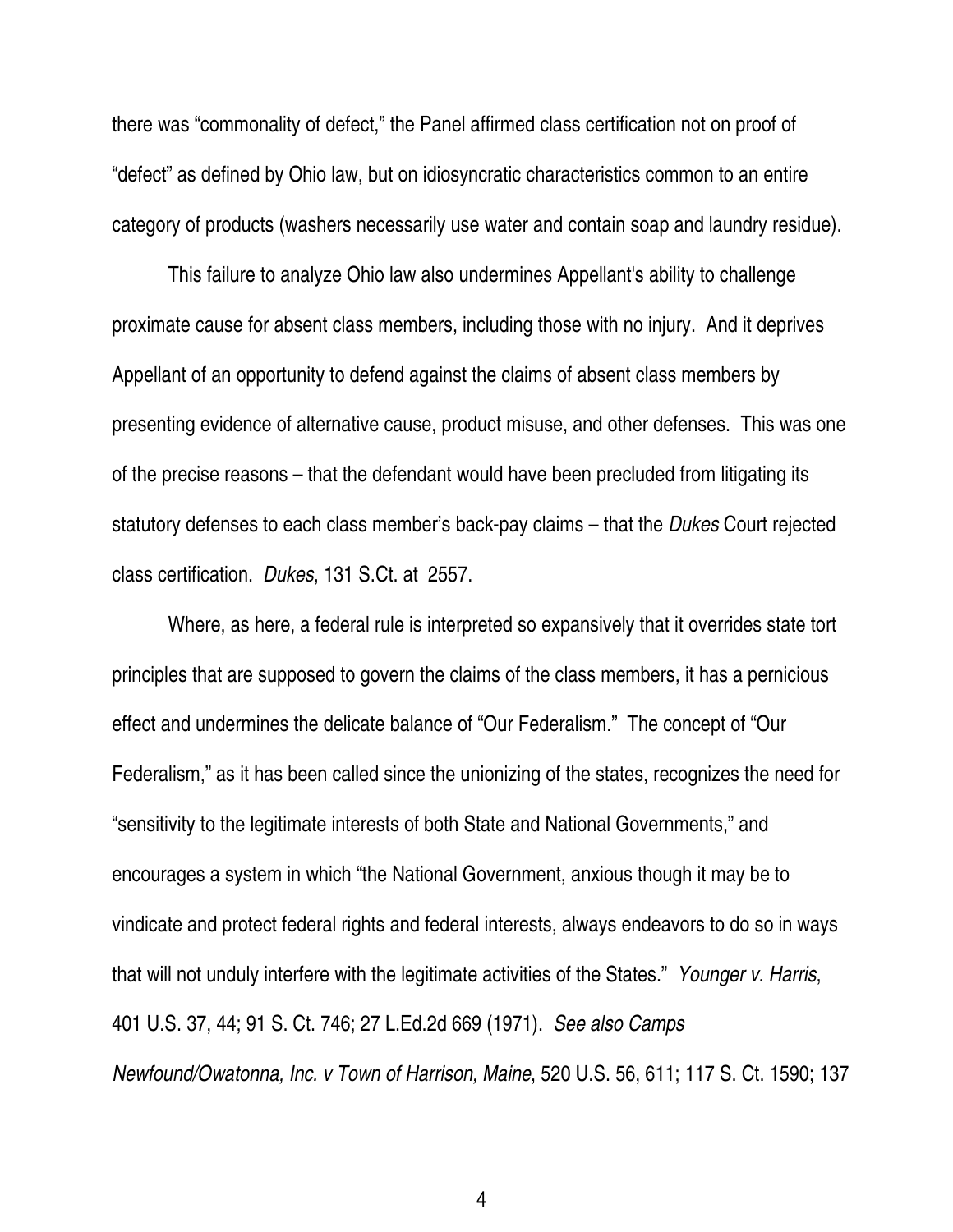<span id="page-9-0"></span>L.Ed.2d 852 (1997). Underlying the decision-making process is the concern about infringing on state sovereignty, federalizing too many areas of the law, and intruding into matters that should be left to the states and local governments.

## **II. The consistency and predictability that is so vital to our civil justice system is lost when a federal court relies on out-of-state and out-of-circuit case law in making class certification decisions.**

By relying on Ninth Circuit and California district court decisions interpreting standing under California law to affirm certification of a class containing members with no injury under Ohio tort law, the Panel created a right to recover where one otherwise would not exist. Op. at 14-15. The Ohio Product Liability Act ("OPLA") precludes a claimant from recovering for economic damages alone. Mitchell v. Proctor & Gamble, 2010 WL 728222, at \*3 (S.D. Ohio 2010) (citing Ohio Rev. Code § 2307.71(G), (M) (defining a "product liability claim" as one seeking to "recover compensatory damages…for death, physical injury to person, emotional distress, or physical damage to property other than the product in question," and clarifying that "[e]conomic loss is not 'harm'")). Yet, the Panel ignored this law, relying on Wolin v. Jaguar Land Rover North America, 617 F. 3d 1168 (9<sup>th</sup> Cir. 2010),<sup>2</sup> and other inapplicable law, to conclude that "the class plaintiffs may be able to show that each class member was injured at the point of sale upon paying a premium price for the Duet as designed, even if the washing machines purchased by some class members have not developed the mold

 $\overline{a}$ 

<sup>2</sup> Further, even non-controlling California law, which the Panel relied upon, rejects the "point of sale" basis for class certification set forth in Wolin. Honda Motor Co. v. Superior Court, 199 Cal. App. 4th 1367, 1375; 132 Cal. Rptr. 3d 91, 98 (2011).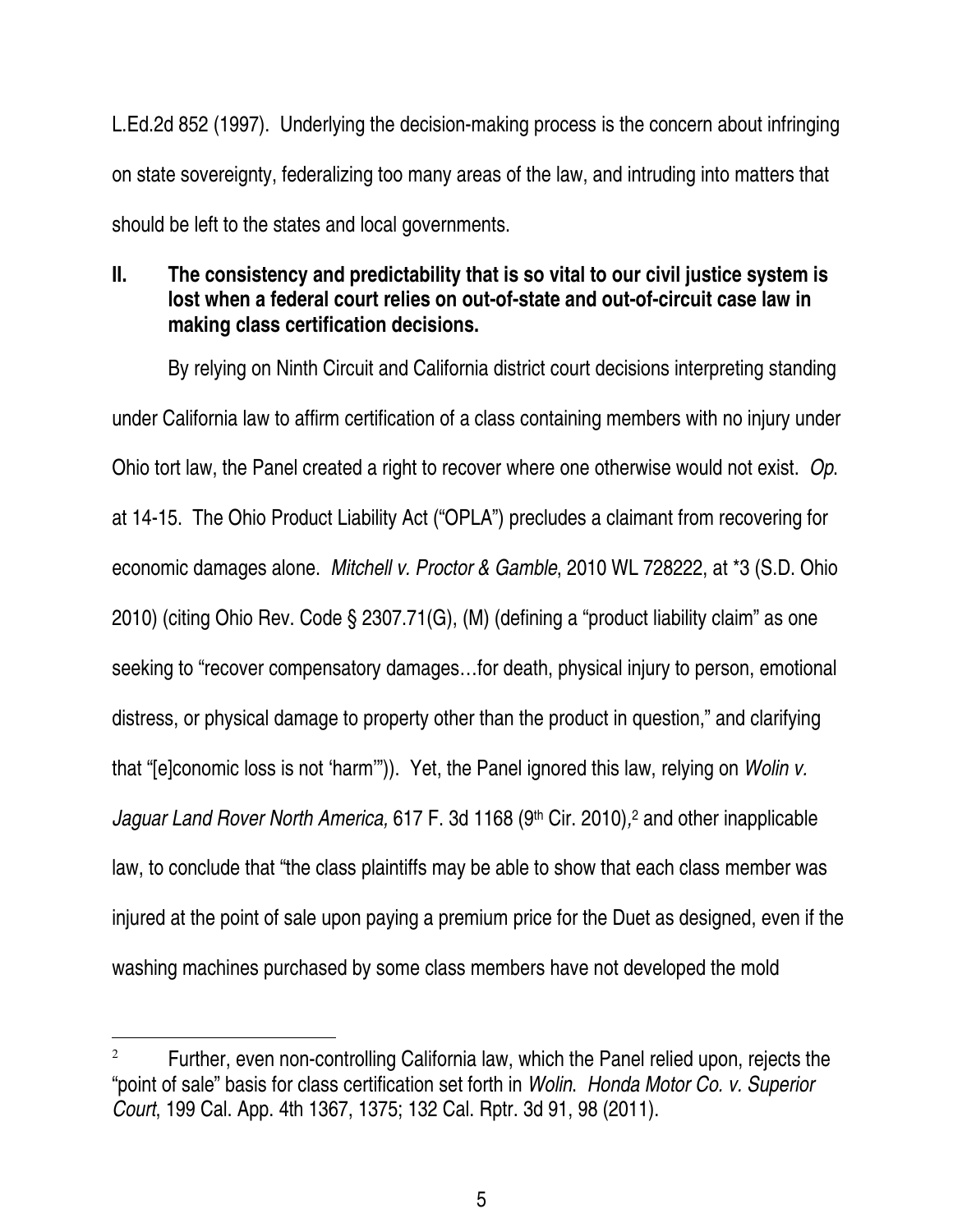<span id="page-10-0"></span>problem." Op. at 14. This clearly violated well established Ohio law. See, e.g., Temple v. Wean United, Inc., 50 Ohio St. 2d 317, 322 (1977) (injury is an element of tortious breach of warranty claims); Hoffer v Cooper Wiring Devices, Inc., 2007 U.S. Dist. LEXIS 42871 (N.D. Ohio June 13, 2007) (rejecting certification of class containing members without manifestation of alleged defect in product); see also Delahunt v Cytodyne Technologies, et. al., 241 F.Supp.2d 827 (S.D. Ohio 2003). In this way, the Panel permitted a procedural rule to modify substantive rights, in violation of the Rules Enabling Act. See 28 U.S.C. § 2072 (procedural "rules shall not abridge, enlarge or modify any substantive right").

DRI has a strong interest in assuring that a state's law provides accurate guidance to parties seeking to ensure their conduct complies with that law. This is undermined by the Panel's use of a procedural rule to apply non-forum law to grant a right to recovery not recognized by forum law.

## **III. Left to stand, the Panel's decision will encourage needless litigation and dramatically increase class-action exposure to business and individuals.**

The Supreme Court has required careful consideration of the propriety of certifying class actions, most recently in its decision reversing the Ninth Circuit's decision to certify the largest employment class action in history. Dukes, 131 S.Ct. at 2556-57. In this decision, the Supreme Court recognized that when class actions are used to circumvent the requirements of the law, they create great potential for abuse. Class actions of this magnitude place defendants in the untenable position of betting the company on the outcome of a trial, creating intense pressure to settle. See Thorogood v. Sears, Roebuck & Co., 547 F.3d 742,

6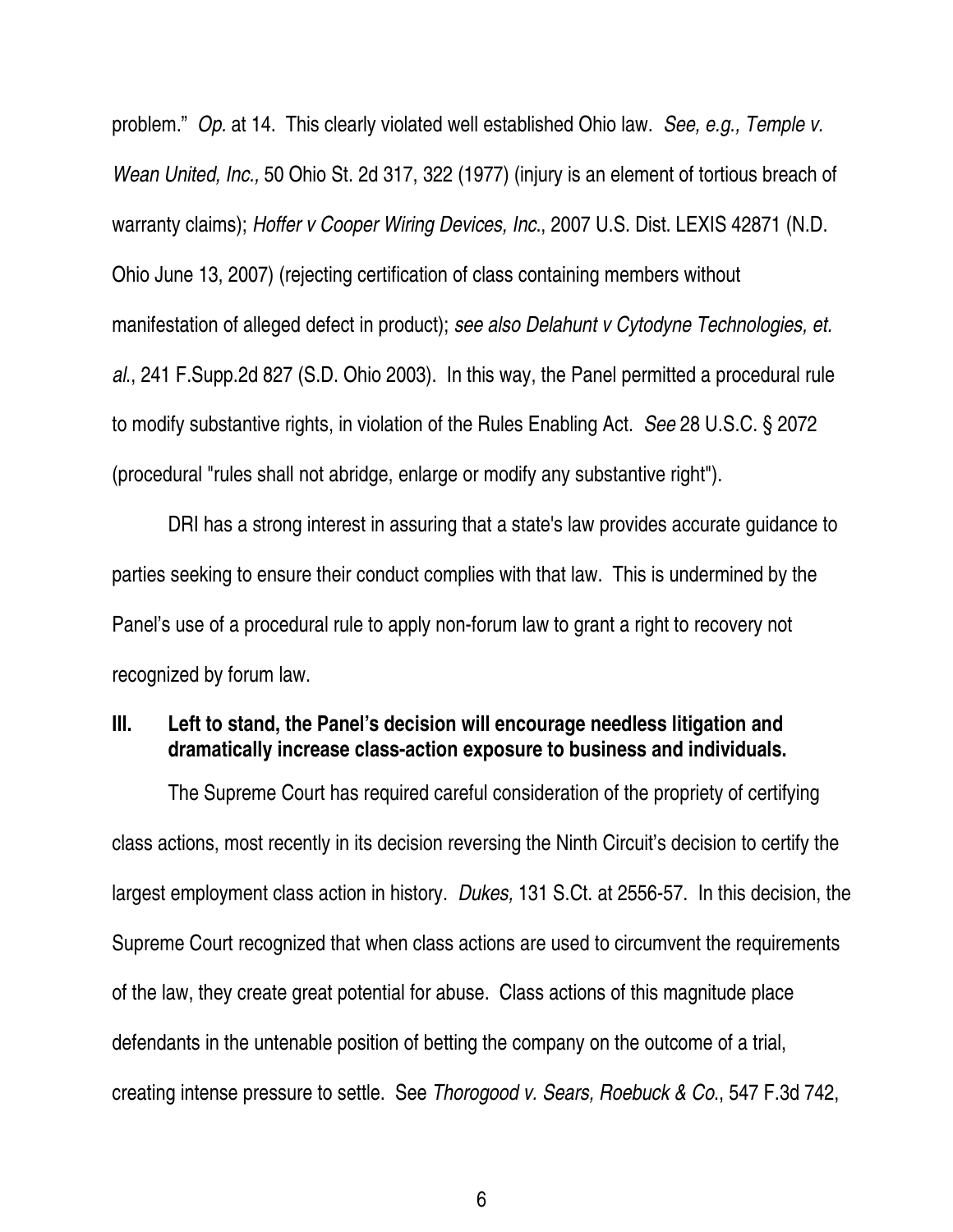<span id="page-11-0"></span> $745$  ( $7<sup>th</sup>$  Cir. 2008). The Panel's opinion contributes to these problems by affirming a class with members who were not injured and depriving Appellant of its ability to defend absent class member claims, which the Supreme Court identified as error in Dukes. For this reason, this Court should re-hear this case and correct the errors of the Panel.

## **CONCLUSION**

For the foregoing reasons, Amicus Curiae DRI respectfully requests this Court grant

Appellant's Petition for Rehearing En Banc and reverse the Panel's decision.

 Respectfully submitted, PLUNKETT COONEY

 By: s/Mary Massaron Ross MARY MASSARON ROSS (P43885) HILARY A. BALLENTINE (P69979) Attorneys for Amicus Curiae DRI – The Voice of the Defense Bar 38505 Woodward Ave., Suite 2000 Bloomfield Hills, MI 48304 (313) 983-4801 E-mail: [mmassaron@plunkettcooney.com](mailto:mmassaron@plunkettcooney.com)

> HENRY M. SNEATH President of DRI 55 West Monroe, Suite 2000 Chicago, IL 60603 (312) 795-1101 E-mail: hsneath@psmn.com

Dated: May 18, 2012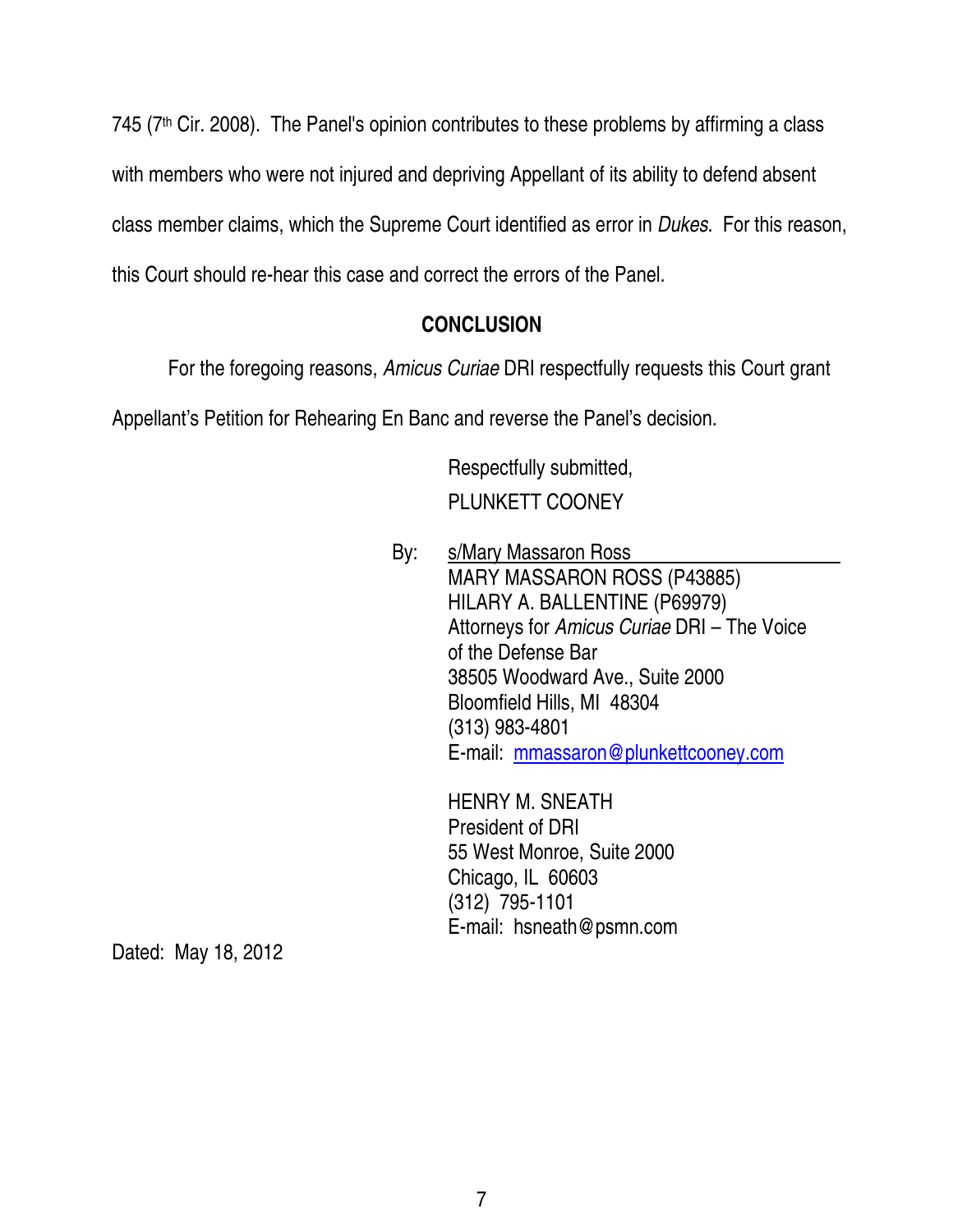Case No. 10-4188

l

 $\overline{a}$ 

 $\overline{a}$ 

l

## UNITED STATES COURT OF APPEALS FOR THE SIXTH CIRCUIT

GINA GLAZER and TRINA ALLISON, Individually and on Behalf of All Others Similarly Situated,

Plaintiffs-Appellees,

v.

WHIRLPOOL CORPORATION,

Defendant-Appellant.

On Appeal from the United States District Court Northern District of Ohio, Eastern Division Case Nos. 08-wp-65000 and 09-wp-65001

## **CERTIFICATE OF SERVICE**

MARY MASSARON ROSS, attorney with the law firm of PLUNKETT COONEY,

being first duly sworn, deposes and says that on the 18<sup>th</sup> day of May, 2012, she caused a copy of this document to be served upon all parties of record, and that such service was made electronically upon each counsel of record so registered with the United States Court of Appeals for the Sixth Circuit, and via U.S. Mail to any counsel not registered to receive electronic copies from the court, by enclosing same in a sealed envelope with first class postage fully prepaid, addressed to the above, and depositing said envelope and its contents in a receptacle for the US Mail.